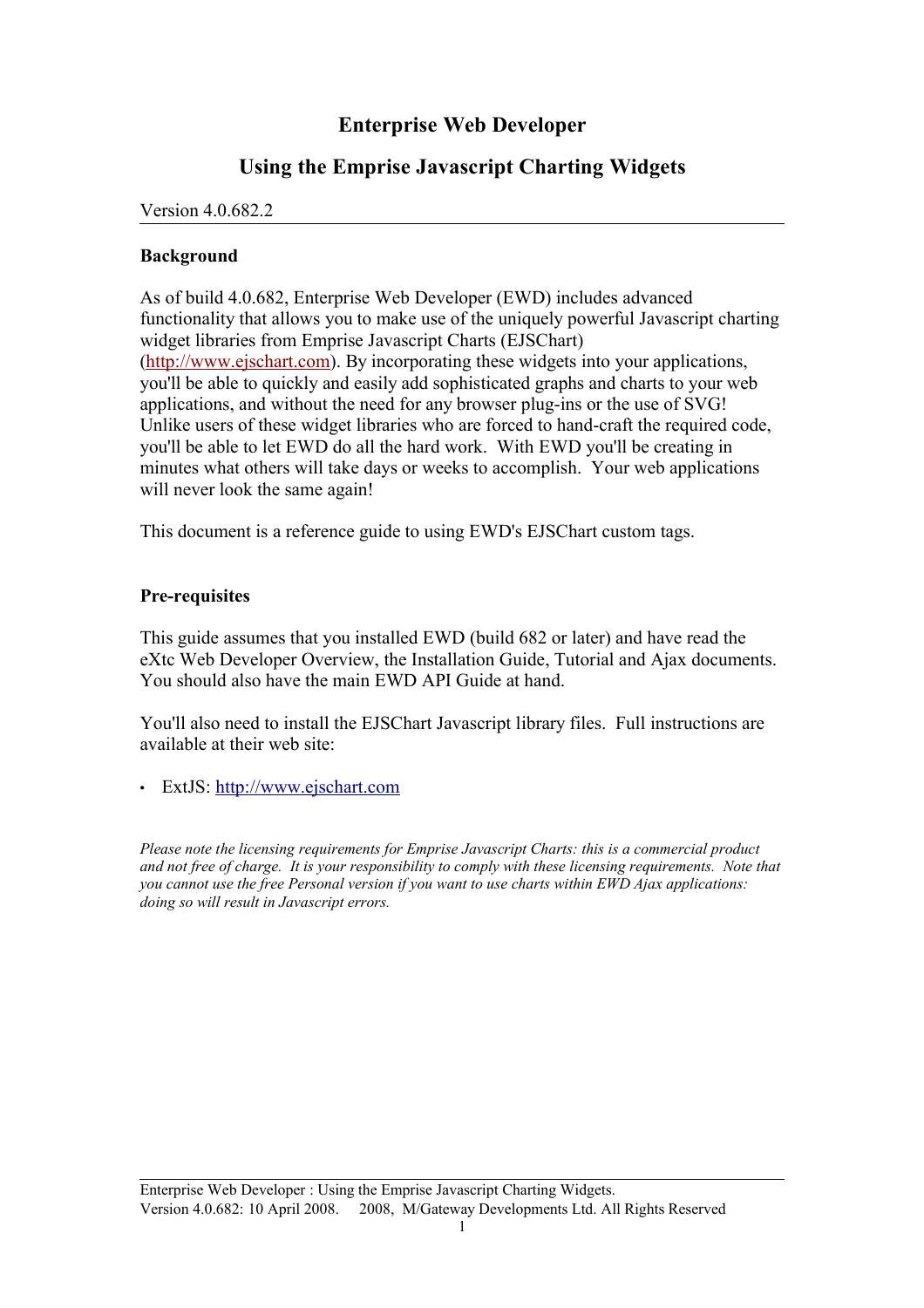### **EWD's Emprise Javascript Charts Custom Tags**

EWD provides a set of custom tags that represent the various EJSChart widgets. The ExtJS custom tags have a prefix of *ejsc:* For example:

*<ejsc:chart> <ejsc:lineSeries>*

EWD's compiler will convert these into the corresponding Javascript and HTML tags that you would otherwise have to write by hand. This approach provides you with a much simpler and intuitive way of using EJSChart widgets, some of which can be very complex and require a significant amount of advanced Javascript programming.

EWD also automatically handles all the many additional complexities that can occur when using EJSChart widgets within an Ajax application, where whole sections of markup containing one set of widgets are replaced with new markup containing new sets of widgets. With EWD you can focus on *what* you're wanting to do with the EJSChart widgets, not *how* they actually work.

The Build 682 of EWD implements the full set of widgets in EJSCharts Version 1.2.1.

EJSChart widgets are highly configurable via their *properties*. EWD allows you to apply these properties by mapping them to correspondingly named attributes within each EJSChart custom tag. Usually EWD will automatically apply a set of sensible defaults for properties that you don't specify. Values for all config options can be either string literal values or session variables, for example:

*<ejsc:lineSeries id="chart1Series1" datastore="myArr" color="#myColor" />*

*The color value will be determined by a session variable named myColor, denoted by the # character, whilst the id and datastore values use fixed literal values.*

This document will not list the various config options for each EJSChart custom tag. If you wish to find out the config options that are available for each custom tag, then you should refer to the EJSChart API documentation at *http://www.ejschart.com/help/*.

### *EWD Configuration*

When you install the EJSChart libraries, you'll usually do so by creating a subdirectory under your web server's root path into which all the EJSChart resurce files are copied, eg:

*C:\Program Files\Apache Group\Apache2\htdocs\EJSChart*

or

*/var/www/html/EJSChart*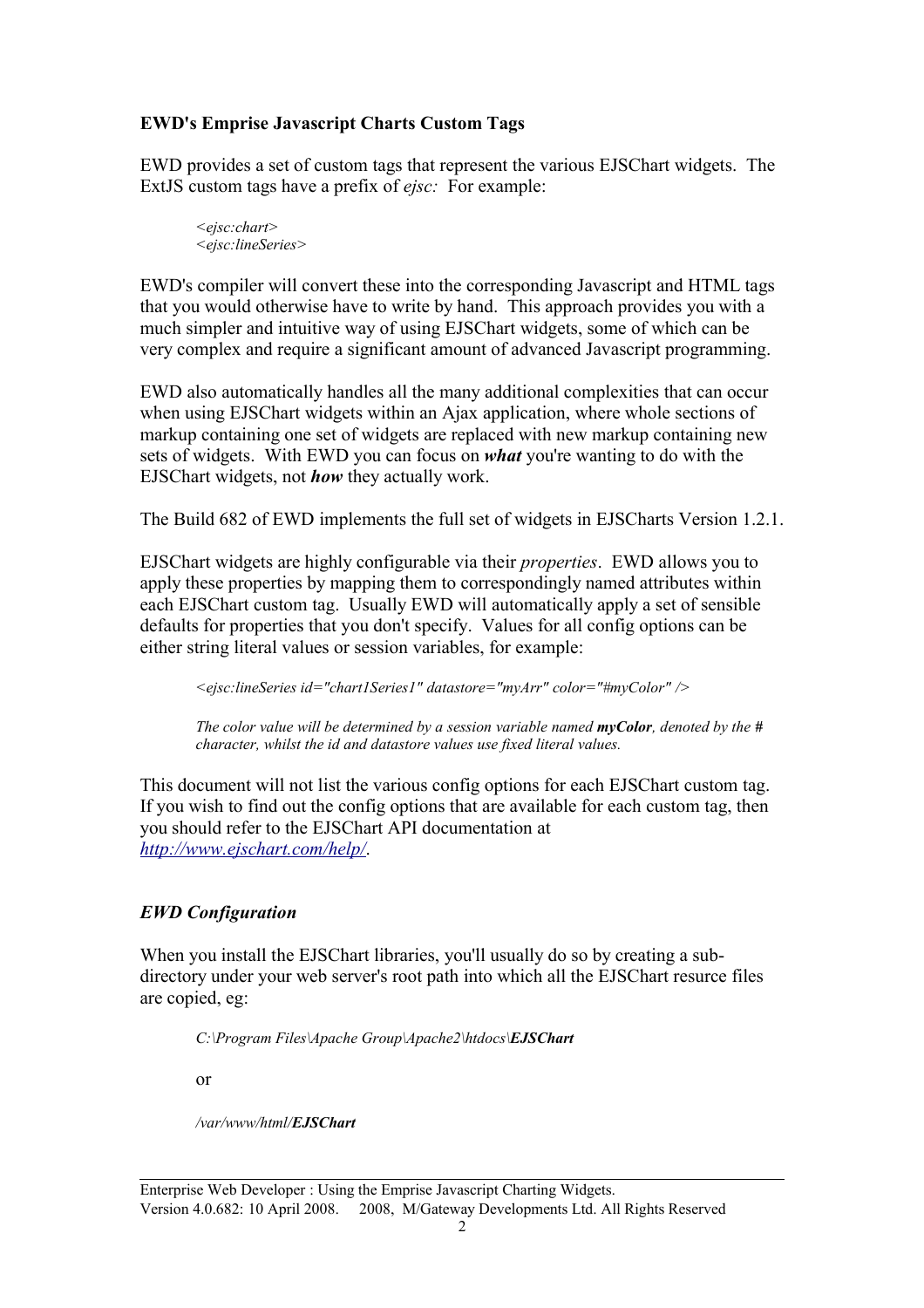If so, the various EJSChart Javascript files will be referred to, within your web pages, via a relative URL based on the sub-directory name you chose, eg:

#### */EJSChart*

EWD provides a simple shortcut for loading the EJSChart Javascript files into your applications' pages. After the initial <ewd:config> tag at the top of your EWD pages, simply add:

*<ejsc:config path="/EJSChart" />*

Substitute the path as appropriate to your EJSChart installation.

If you are developing an EWD Ajax application, you'll need this EJSChart configuration tag in only your container page(s). It should *not* appear in your EWD page fragments.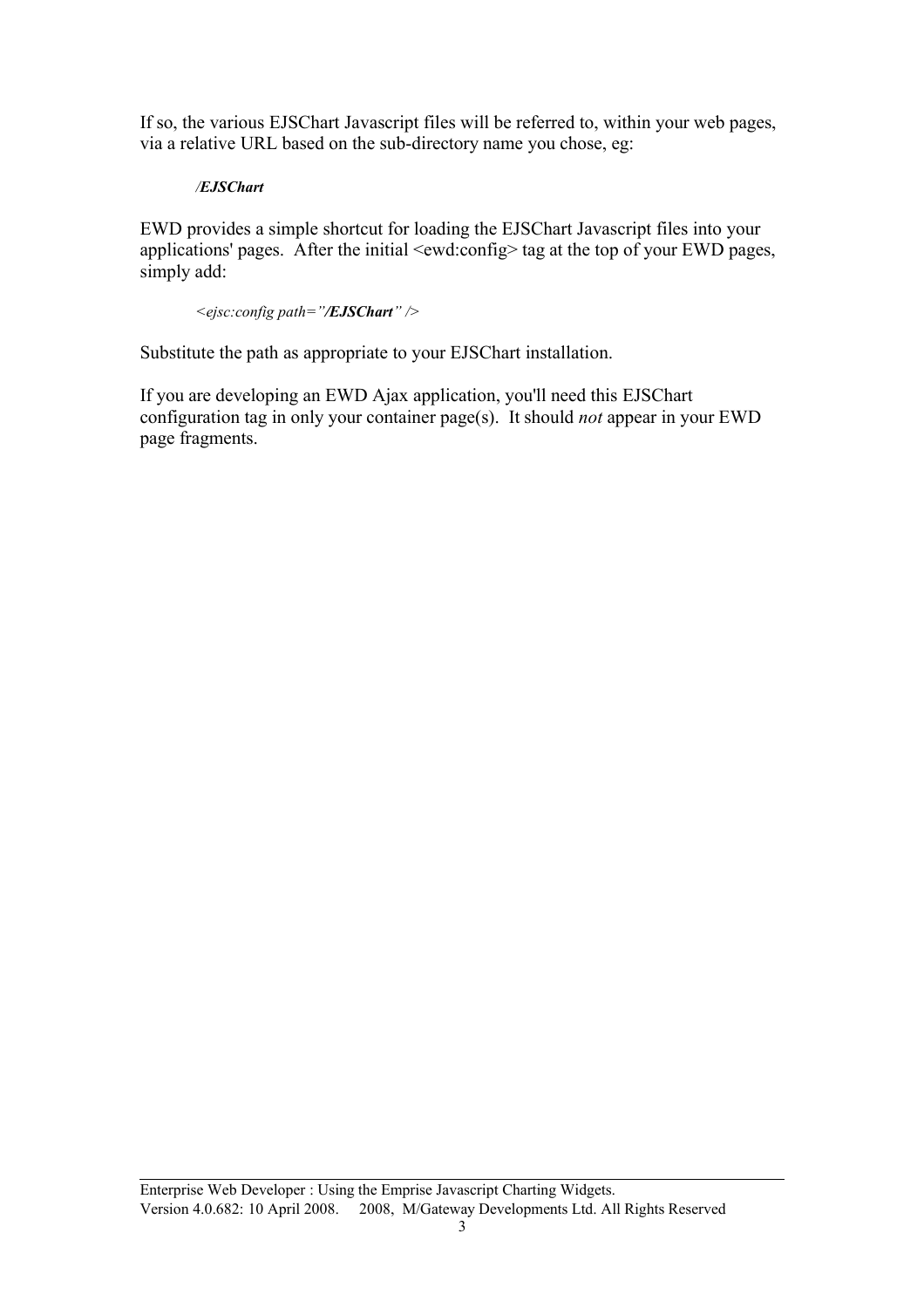## **EJSChart Charts: Basics**

There are two parts to an EJSChart graphic:

- the *chart* container, which defines the styling and properties of the overall container for a specific chart, eg its axes, legends, size, colour scheme and other styling properties;
- one or more *series* that are plotted within the chart container. EJSChart provides the following types of series:
	- line series line plot graphs
	- area series as above, but the area under the plot filled in
	- scatter series unconnected plotted points
	- bar series histogram
	- pie series pie charts
	- analog guage series an analog dial

The data for each series is held in a *datastore*. This is a JSON-based data structure which is delivered to the browser from the back-end system. EWD looks after all the JSON-specific aspects of the datastore creation and transmission, leaving you just the simple task of specifying the array of data that will populate the datastore and hence the series.

Provided you have anything other than the free Personal version of EJSChart, you can plot as many graphs, containing as many series (of the same or different types) within your web pages.

EWD also looks after the mechanics of using EJSChart widgets within Ajax page fragments.

## **A Simple Line Series**

Let's start by creating a simple line chart in a standard EWD web page.

First, create a new EWD application sub-directory named *ejscDemo*. Eg if your EWD Application Root Path is c:\ewdApps, create:

#### *c:\ewdApps\ejscDemo*

Copy the page definition below and save it in a file named chart*Demo1.ewd* in the *ejscDemo* application directory.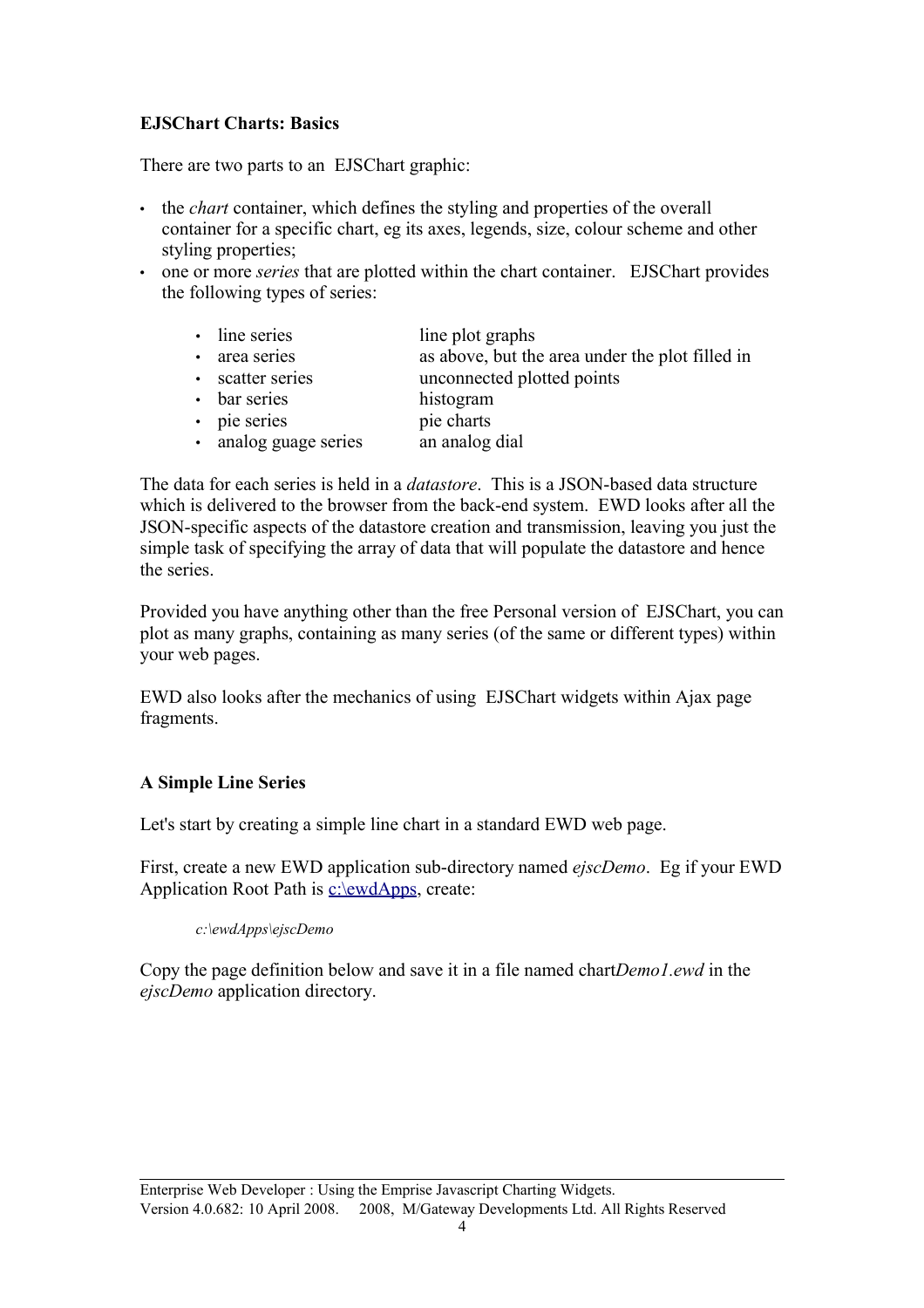```
<ewd:config isFirstPage="true" />
<ejsc:config path="/EJSChart" />
<html>
 <head>
   <title>EWD/EJSChart Demo</title>
 </head>
 <body>
<ejsc:chart id="chart1" width="400px" height="300px" show_legend="false" title="Line Graph"
x_axis_caption="Day" y_axis_caption="Quantity">
<ejsc:lineSeries id="chart1Series1" datastore="myArr" color="rgb(0,0,250)" />
</ejsc:chart>
 </body>
</html>
```
#### *Note: EWD does not currently allow tags to be split across more than one line. The example boxes in this document will show some lines wrapped across 2 or more lines. Make sure you reduce these to a single line per tag in your EWD source files.*

You should then have a file:

*c:\ewdApps\ejscDemo\chartDemo1.ewd*

Compile this page to the technology of your choice, eg:

*d compileAll^%zewdAPI("ejscDemo",,"php")*

The first time you compile this page you should compile the complete application to ensure that EWD generates all the additional supporting pages. Thereafter you can just recompile the page on its own using:

*d compilePage^%zewdAPI("ejscDemo","chartDemo1",,"php")*

If you try to run the compiled version of the *chartDemo1* page, you'll find that you get an *Invalid Request* error. This is because we haven't created the datastore named *myArr* that is referred to in the *<ejsc:lineSeries>* tag.

Datastores are the responsibility of the programmer to create, and this is done in the *prePageScript*. Add a pre-page script to the *<ewd:config>* tag:

*<ewd:config isFirstPage="true" prepagescript="##class(ewd.test).getDemoChart1Data">*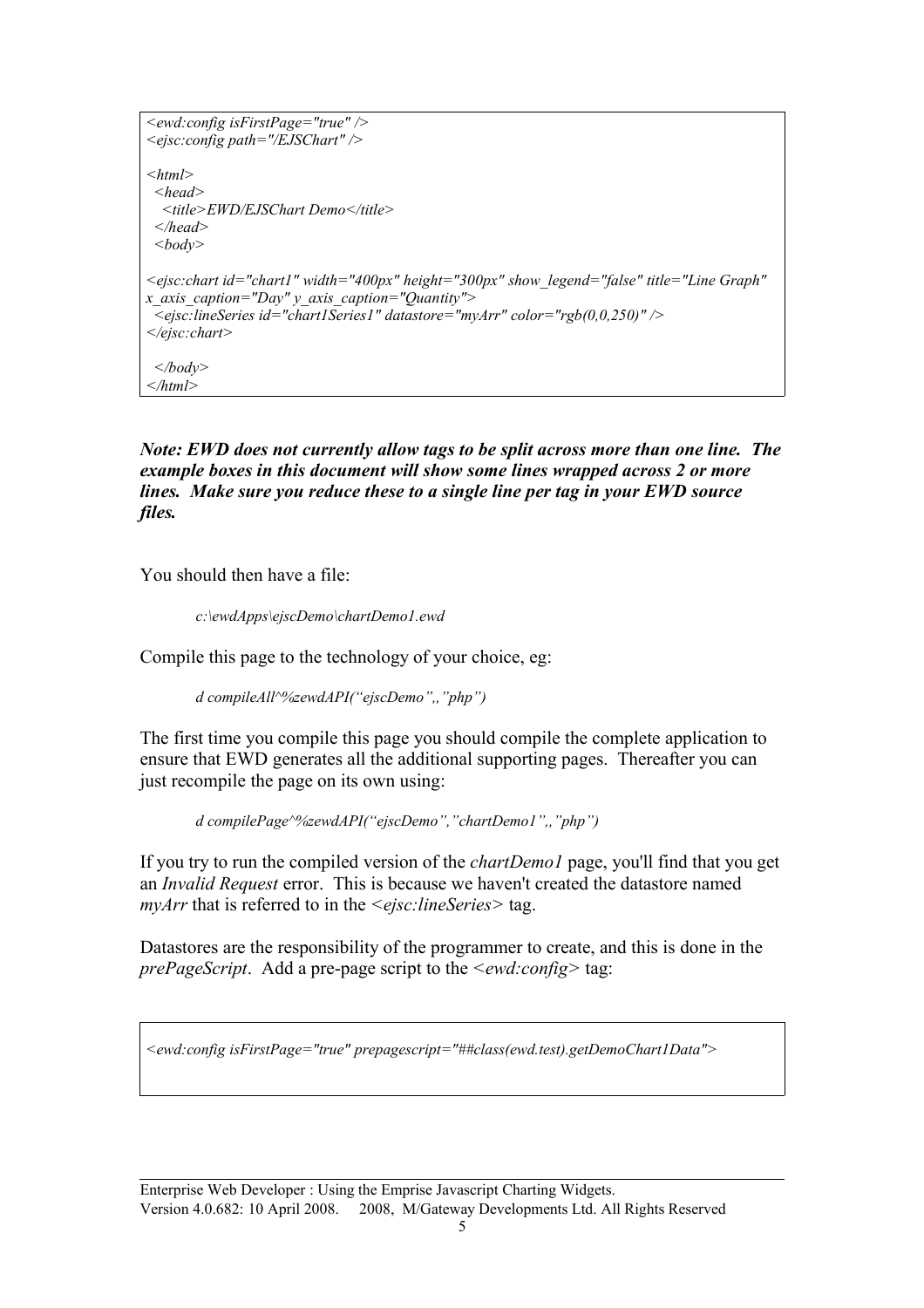In the example above, we're going to call a Caché class method named *getDemoChart1Data* in a class named *ewd.test*. You can change this to use a class of your own choice. Here's the source code for the class method:

*ClassMethod getDemoChart1Data(sessid As %String) As %String { f i=1:1:50 s data(i)=\$r(20000) d createDataStore^%zewdEJSC(.data,"myArr",sessid) QUIT "" }*

In this example we're simply hard-coding the creation of the values we wish to plot: in this case 50 random numbers between 0 and 19,999. Of course, in real-world examples the values would be fetched or derived from your database. However, the pattern will be the same when creating the datastore for most series:

- create a 1-dimensional local array: *array(x-coordinate) = y-coordinate*
- pass this array into the createDatastore function that EWD provides for you in the %zewdEJSC routine.

As you can see, the programmer's task is straightforward and intuitive. He/she needs to know nothing about how the EJSChart datastore is structured in JSON terms, nor how it is conveyed to the browser.

Equally, the page designer's task is straightforward and intuitive. Specify the series and its properties, and specify the name of the datastore that will populate it.

Compile and save the class method you created above.

If you've installed and configured everything properly, when you run the compiled *chart1Demo* page in a browser, you should see something like the following:



Enterprise Web Developer : Using the Emprise Javascript Charting Widgets. Version 4.0.682: 10 April 2008. © 2008, M/Gateway Developments Ltd. All Rights Reserved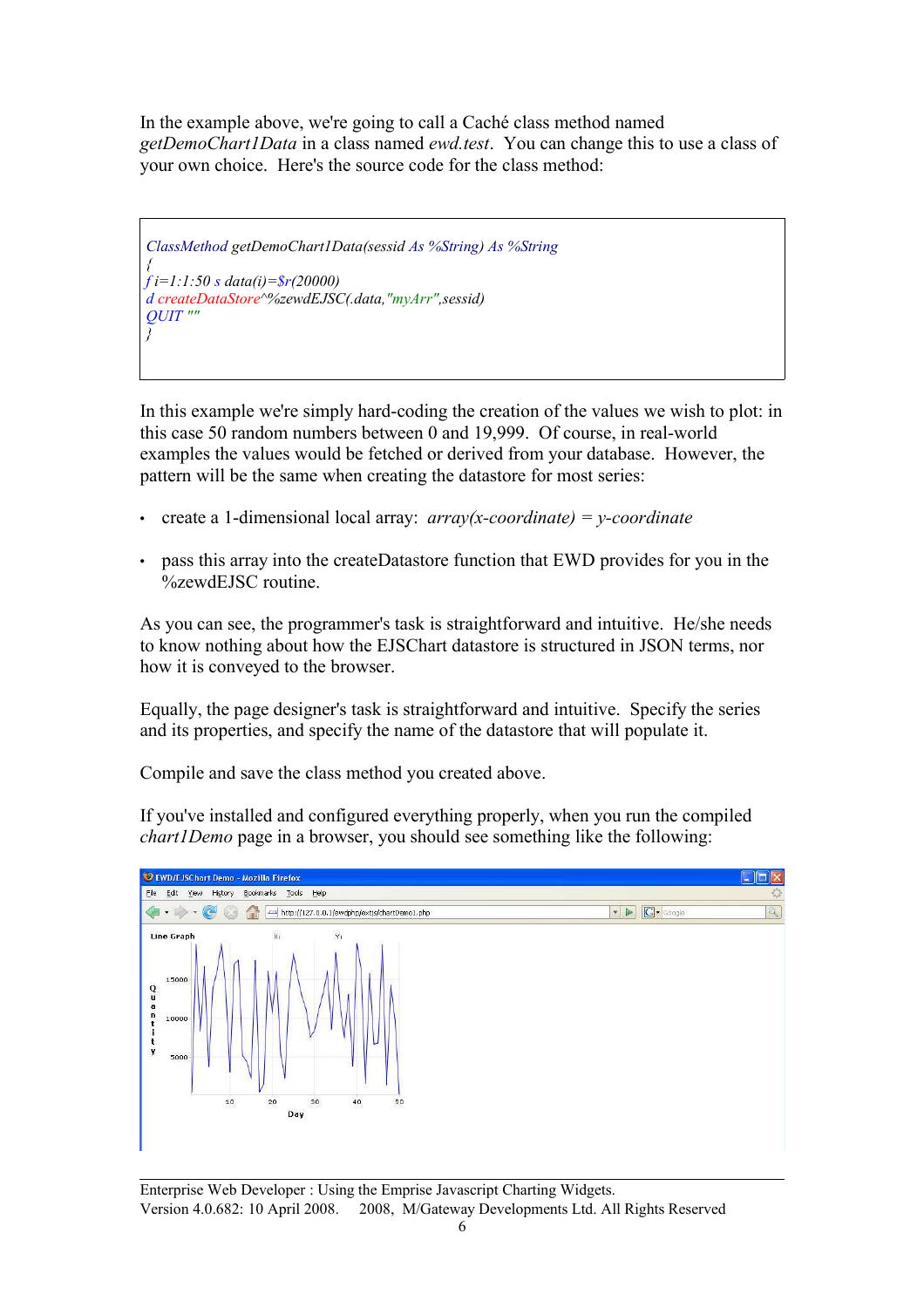Your first EJSChart graph, in minutes!

Let's take a closer look at the EJSChart tags you used in this example:

```
<ejsc:chart id="chart1" width="400px" height="300px" show_legend="false" title="Line Graph"
x_axis_caption="Day" y_axis_caption="Quantity">
 <ejsc:lineSeries id="chart1Series1" datastore="myArr" color="rgb(0,0,250)" />
</ejsc:chart>
```
The <ejsc:chart> tag defined the following:

| $\cdot$ id       | optional id for the chart. If you leave this out, EWD's compiler |
|------------------|------------------------------------------------------------------|
|                  | will automatically assign an id                                  |
| • width          | the width of the area assigned to the chart                      |
| $\cdot$ height   | the height of the area assigned to the chart                     |
| • show legend    | whether or not to add a legend to the chart                      |
| • title          | the title to display on the chart                                |
| • x axis caption | The caption to display below the x-axis                          |
| • y axis caption | The caption to display beside the y-axis                         |
|                  |                                                                  |

Try modifying these properties and see the effects on the graph. Take a look at the EJSChart API documentation and you'll see other properties that you can use. In particular, you may want to use the legend and turn off the mouse interactivity. For example:

*<ejsc:chart id="chart1" width="500px" height="400px" show\_legend="true" allow\_interactivity="false" legendTitle="Random numbers" show\_mouse\_position="false" title="Line Graph" x\_axis\_caption="Day" y\_axis\_caption="Quantity">*

The <ejsc:lineSeries> tag defined the following:

- id optional id for the series. If you leave this out, EWD's compiler will automatically assign an id • datastore the name of the JSON datastore that holds the series' data
- color the colour of the line used to connect the series points.

Try modifying these properties and see the effects on the graph. Take a look at the EJSChart API documentation and you'll see other properties that you can use. For example you can specify your own legend title for this series and display the data points:

*<ejsc:lineSeries id="chart1Series1" datastore="myArr" drawPoints="true" title="My test series" color="rgb(0,0,250)" />*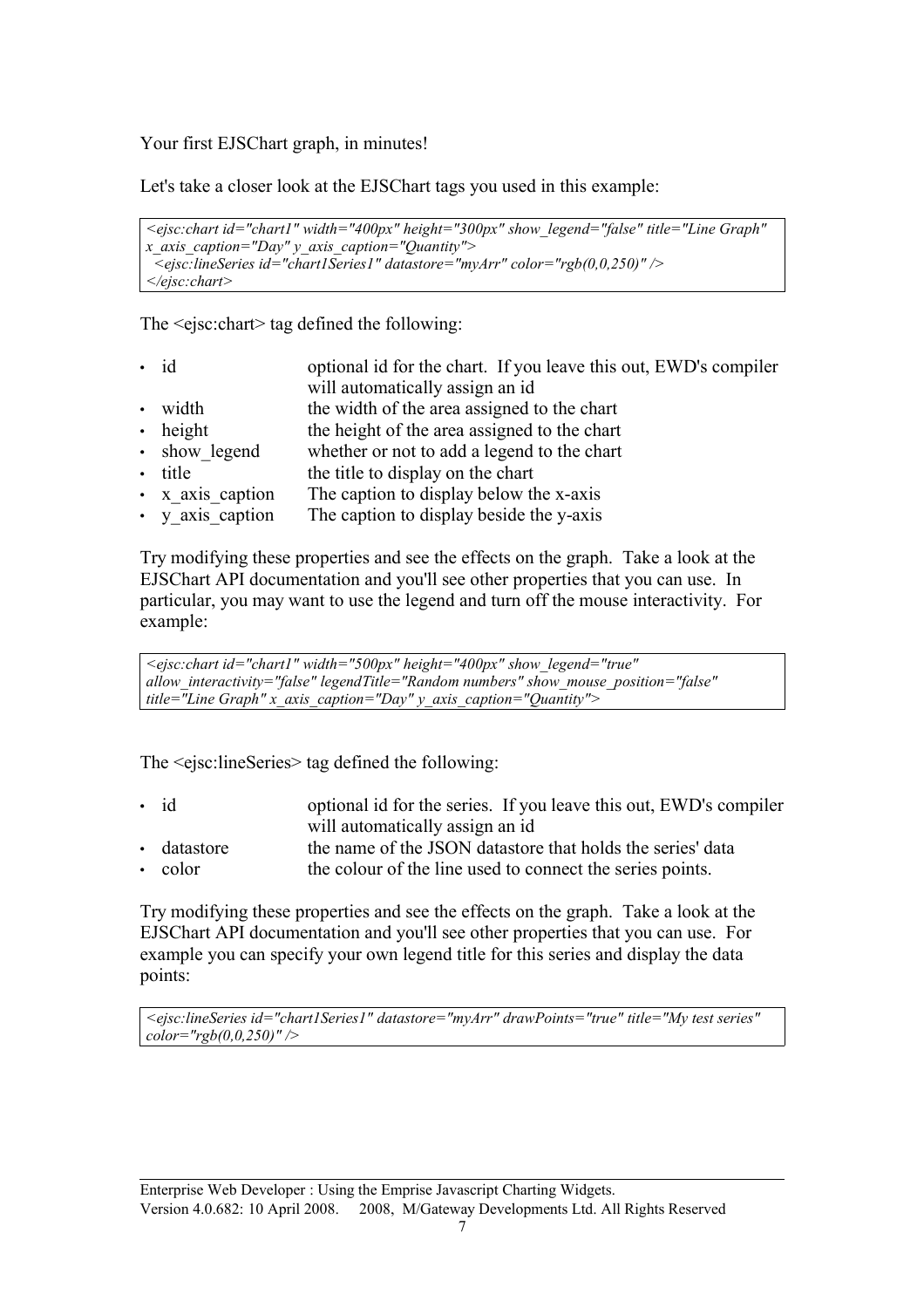So if you combine these changes:

```
<ejsc:chart id="chart1" width="500px" height="400px" show_legend="true"
allow_interactivity="false" legendTitle="Random numbers" show_mouse_position="false"
title="Line Graph" x_axis_caption="Day" y_axis_caption="Quantity">
<ejsc:lineSeries id="chart1Series1" datastore="myArr" drawPoints="true" title="My test series"
color="rgb(0,0,250)" />
</ejsc:chart>
```
then recompile the page and refresh the browser, you should now see something like:



Now let's try adding a second line series to the graph. First change the page as follows:

```
<ewd:config isFirstPage="true" prepagescript="##class(ewd.test).getDemoChart1Data"/>
<ejsc:config path="/EJSChart" />
<html>
 <head>
   <title>EWD/EJSChart Demo</title>
 </head>
 <body>
<ejsc:chart id="chart1" width="500px" height="400px" show_legend="true"
allow_interactivity="false" legendTitle="Random numbers" show_mouse_position="false"
title="Line Graph" x_axis_caption="Day" y_axis_caption="Quantity">
<ejsc:lineSeries id="chart1Series1" datastore="myArr1" drawPoints="true" title="My test series
1" color="rgb(0,0,250)" />
<ejsc:lineSeries id="chart1Series2" datastore="myArr2" drawPoints="true" title="My test series
2" color="rgb(250,0,0)" />
</ejsc:chart>
 </body>
</html>
```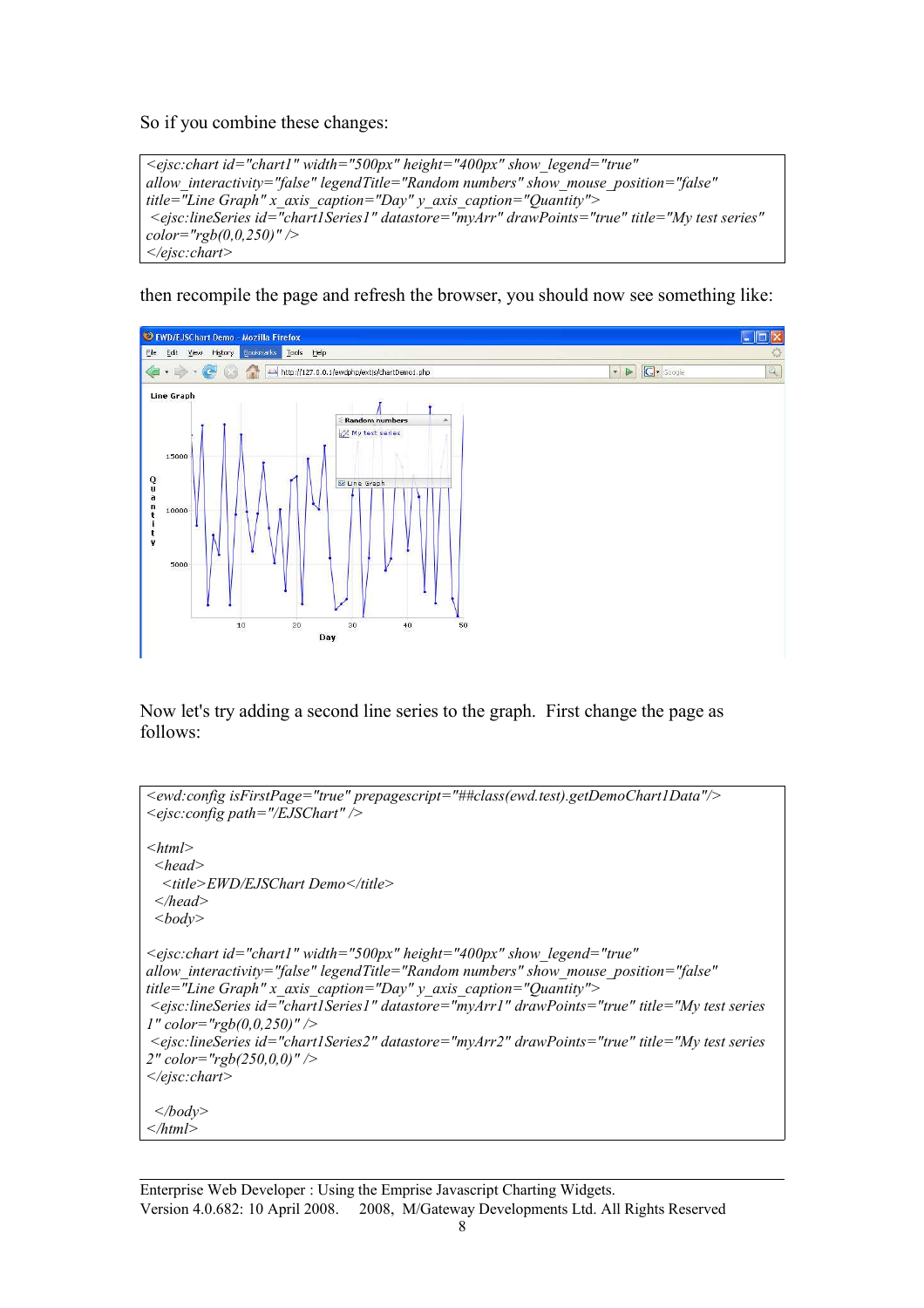and then modify the prePageScript to create both datastores:

```
ClassMethod getDemoChart1Data(sessid As %String) As %String
{
f i=1:1:50 s data(i)=$r(20000)
d createDataStore^%zewdEJSC(.data,"myArr1",sessid)
f i=1:1:50 s data(i)=$r(20000)
d createDataStore^%zewdEJSC(.data,"myArr2",sessid)
QUIT ""
}
```
Save and compile the class method and recompile the chartDemo1.ewd page. When you refresh the browser it should now look something like this:

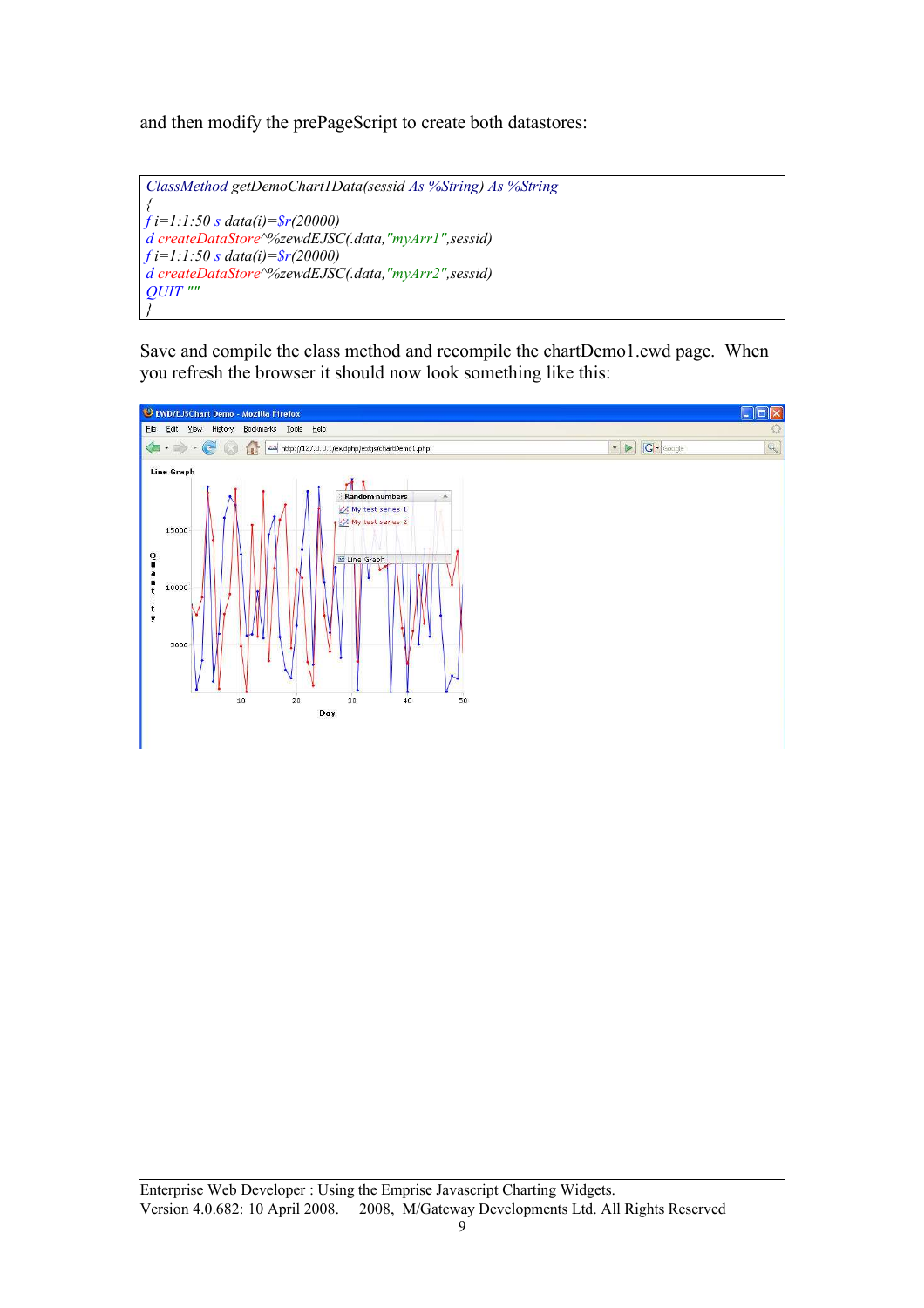### **Area Series**

The area series is very similar to the line series and uses exactly the same datastore. So we can just adapt the *chartDemo1.ewd* page to create *chartDemo2.ewd*:



We can use the same prePageScript (although we'll only be using the first datastore it creates). So save the new page, compile it and load the compiled version into your browser. You should now see something like this:



Note that you can combine line and area series together as required.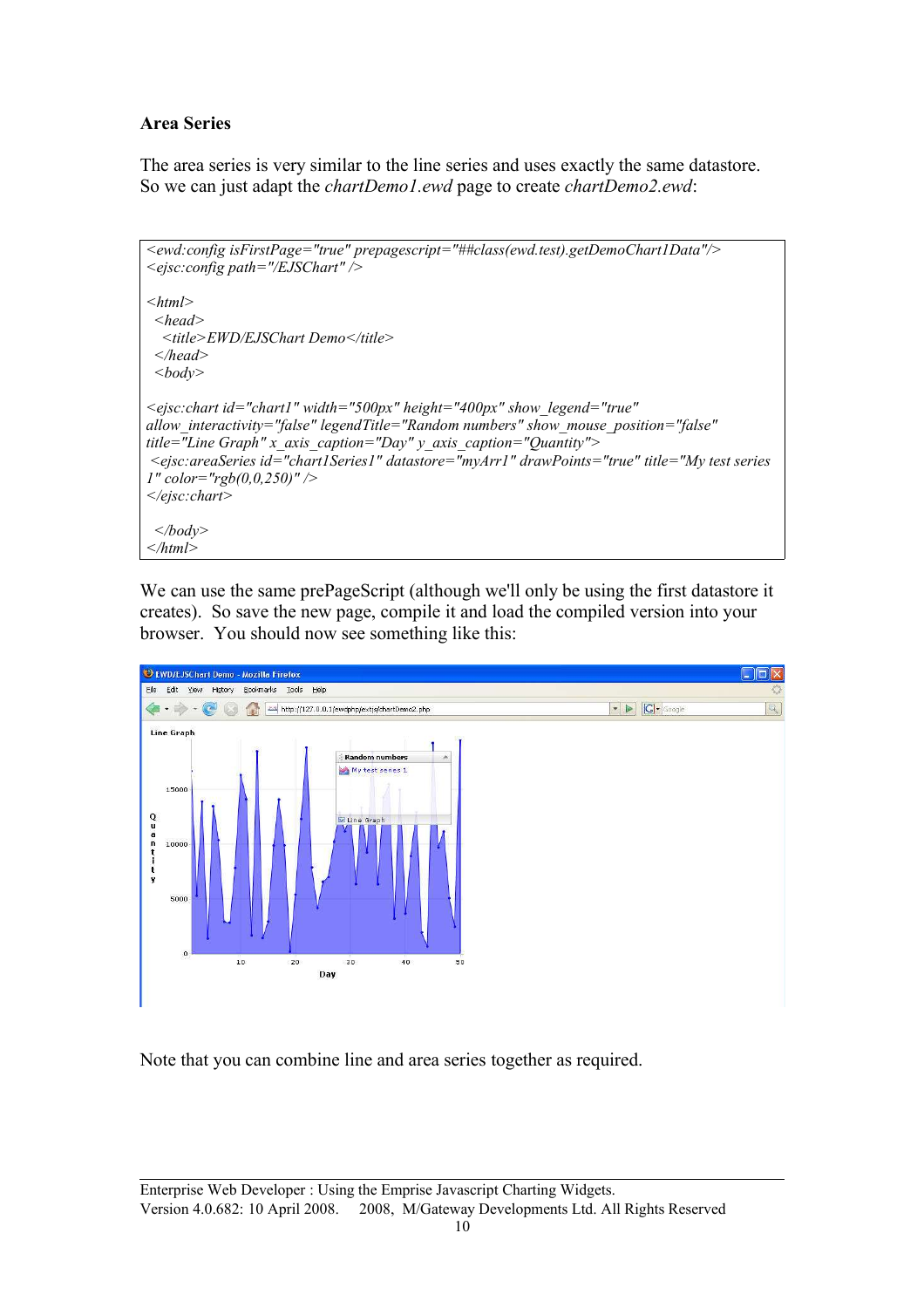#### **Scatter Series**

The scatter series is also very similar to the line and area series and uses exactly the same datastore. So we can just adapt the *chartDemo2.ewd* page to create *chartDemo3.ewd*:

| <ewd:config isfirstpage="true" prepagescript="##class(ewd.test).getDemoChart1Data"></ewd:config><br>$\leq$ ejsc:config path="/EJSChart" />                                                                                                                                                                                                                                                                      |
|-----------------------------------------------------------------------------------------------------------------------------------------------------------------------------------------------------------------------------------------------------------------------------------------------------------------------------------------------------------------------------------------------------------------|
| $<$ html $>$<br>$\langle head \rangle$<br>$\langle$ title>EWD/EJSChart Demo $\langle$ title><br>$\langle$ head $\rangle$<br>$<$ body>                                                                                                                                                                                                                                                                           |
| $\leq$ ejsc:chart id="chart1" width="500px" height="400px" show legend="true"<br>allow interactivity="false" legendTitle="Random numbers" show mouse position="false"<br>title="Scatter Graph" x axis caption="Day" y axis caption="Quantity"><br>$\leq$ ejsc:scatterSeries id="chart2Series1" datastore="myArr1" color="rgb(0,0,250)"<br>pointStyle="circle" pointSize="3" $\rightarrow$<br>$\le$ /eisc:chart> |
| $\langle \text{body} \rangle$<br>$\langle \hat{h}$ tml $\rangle$                                                                                                                                                                                                                                                                                                                                                |

We can use the same prePageScript (although we'll only be using the first datastore it creates). So save the new page, compile it and load the compiled version into your browser. You should now see something like this:



Note that by adding the trend attribute to a scatter series, you can add various trend lines, including linear, exponential and logarithmic. See the EJSChart API documentation.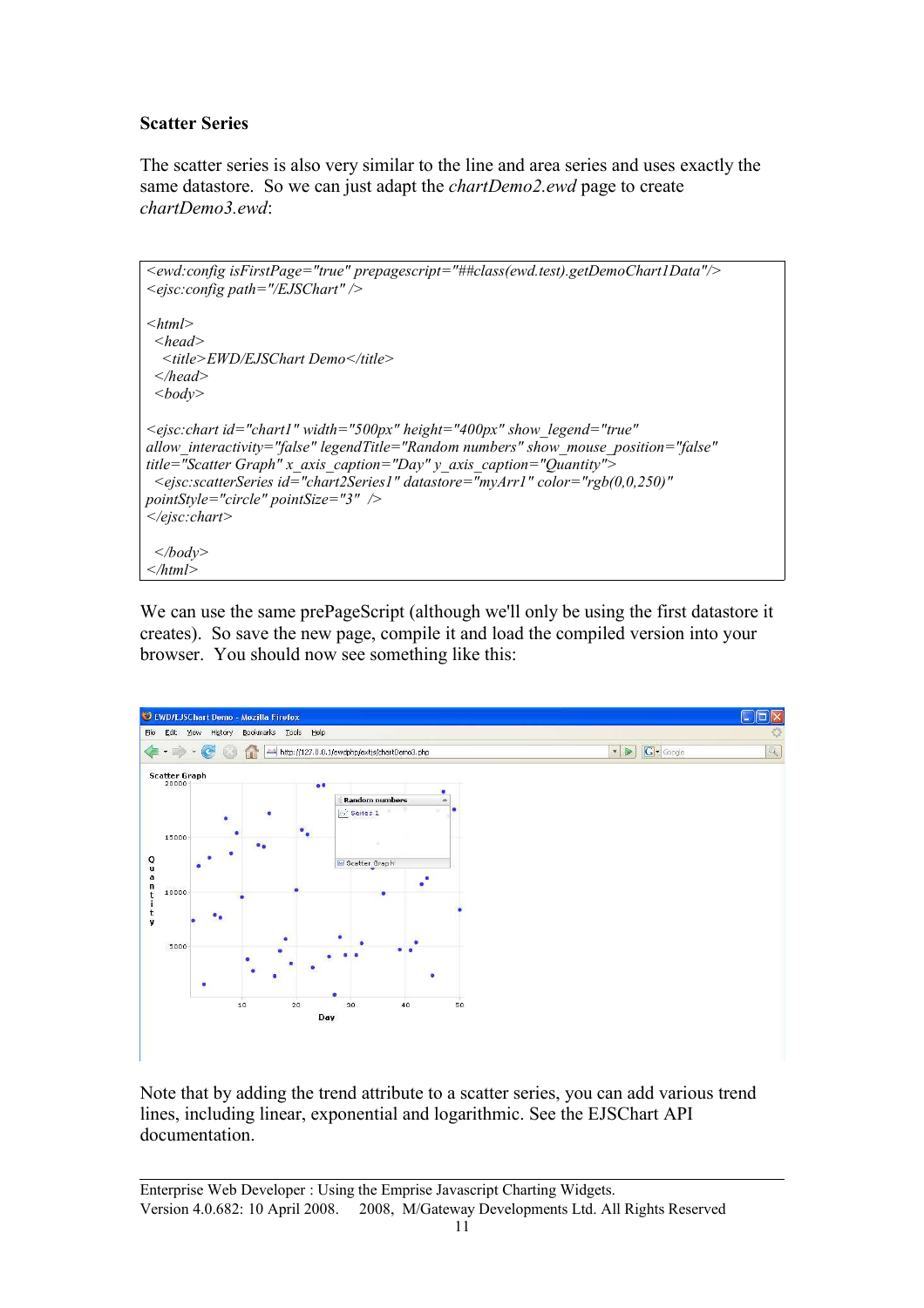## **Bar Series**

The bar series allows you to plot horizontally or vertically aligned histograms. By combining multiple bar series into the same chart, you can also show multi-column histograms.

EWD makes it all very simple!

Create a new EWD page named *chartDemo4.ewd* in the *ejscDemo* directory that contains the following:

```
<ewd:config isFirstPage="true" prepagescript="##class(ewd.test).getDemoChart4Data"/>
<ejsc:config path="/EJSChart" />
<html>
 <head>
   <title>EWD/EJSChart Demo</title>
 </head>
 <body>
<ejsc:chart id="chart6" width="600px" height="400px" show_legend="false" title="Bar Chart"
x_axis_caption=" " y_axis_caption="Quantity">
 <ejsc:barSeries id="chart4Series1" datastore="myArr3" useColorArray="true" linewidth="5"
orientation="vertical"/>
</ejsc:chart>
 </body>
</html>
```
Compile this page as usual.

Now create the class method for the prePageScript as follows:

```
ClassMethod getDemoChart4Data(sessid As %String) As %String
{
f = 1:1:12 \text{ s} \text{ data}(i) = "Month " i \text{ } \text{\$c}(1) \text{ } \text{\$r}(2000)d createDataStore^%zewdEJSC(.data,"myArr3",sessid)
QUIT ""
}
```
The structure of the bar series datastore is a little different. The value for each bar consists of two pieces (with ASCII 1 as the delimiter):

- the text to display under each bar
- the height of the bar

Save and compile this method.

Now display the compiled *chartDemo4* page in your browser and you should see something like the following: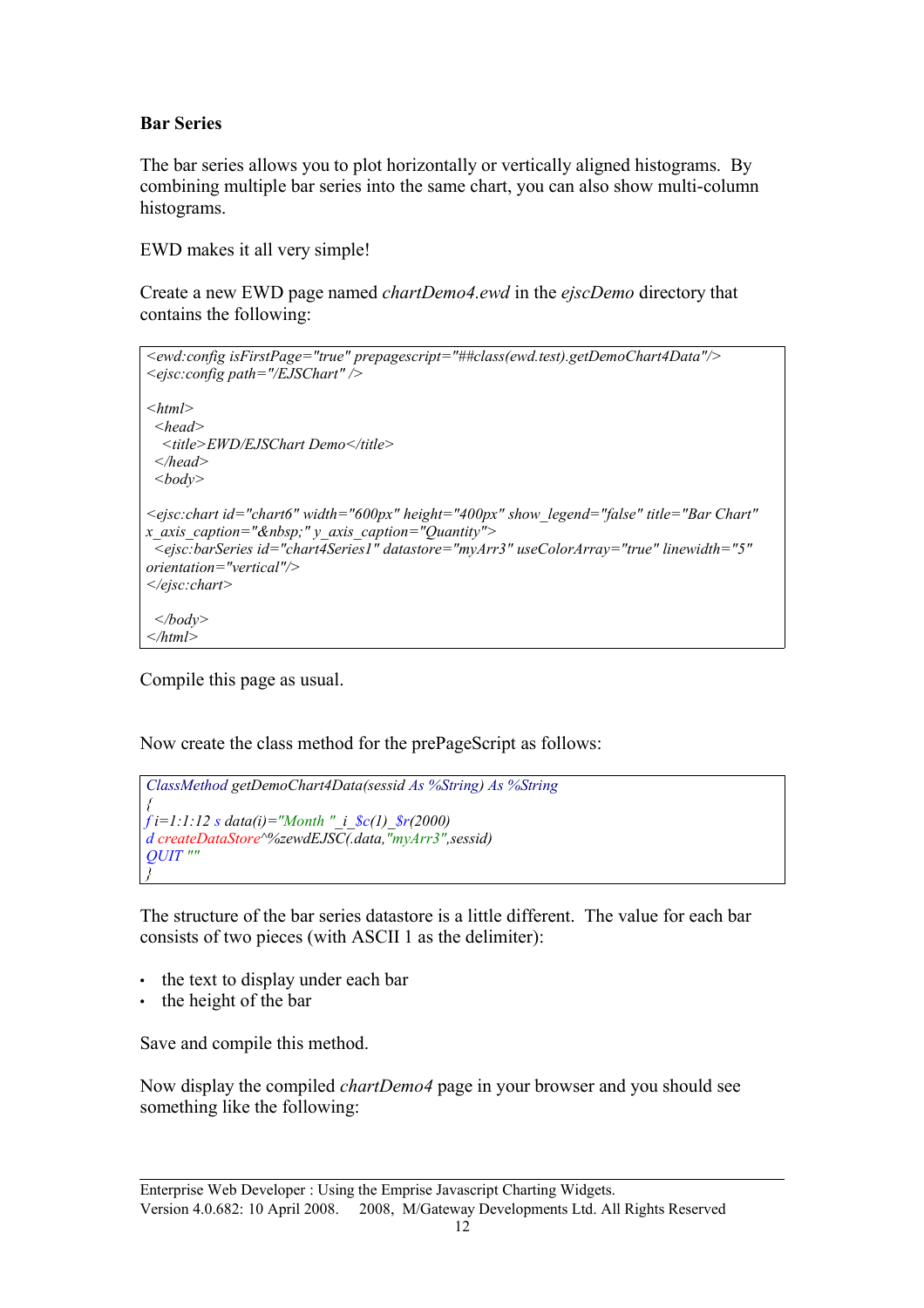

In this example the bars are coloured differently because we specified *useColorArray="true"* in the *<ejsc:barSeries>* tag. We could apply a consistent colour to all the bars instead by replacing this with *color="rgb(0,0,250)"*. This is recommended if you are plotting two or more bar series within the same chart.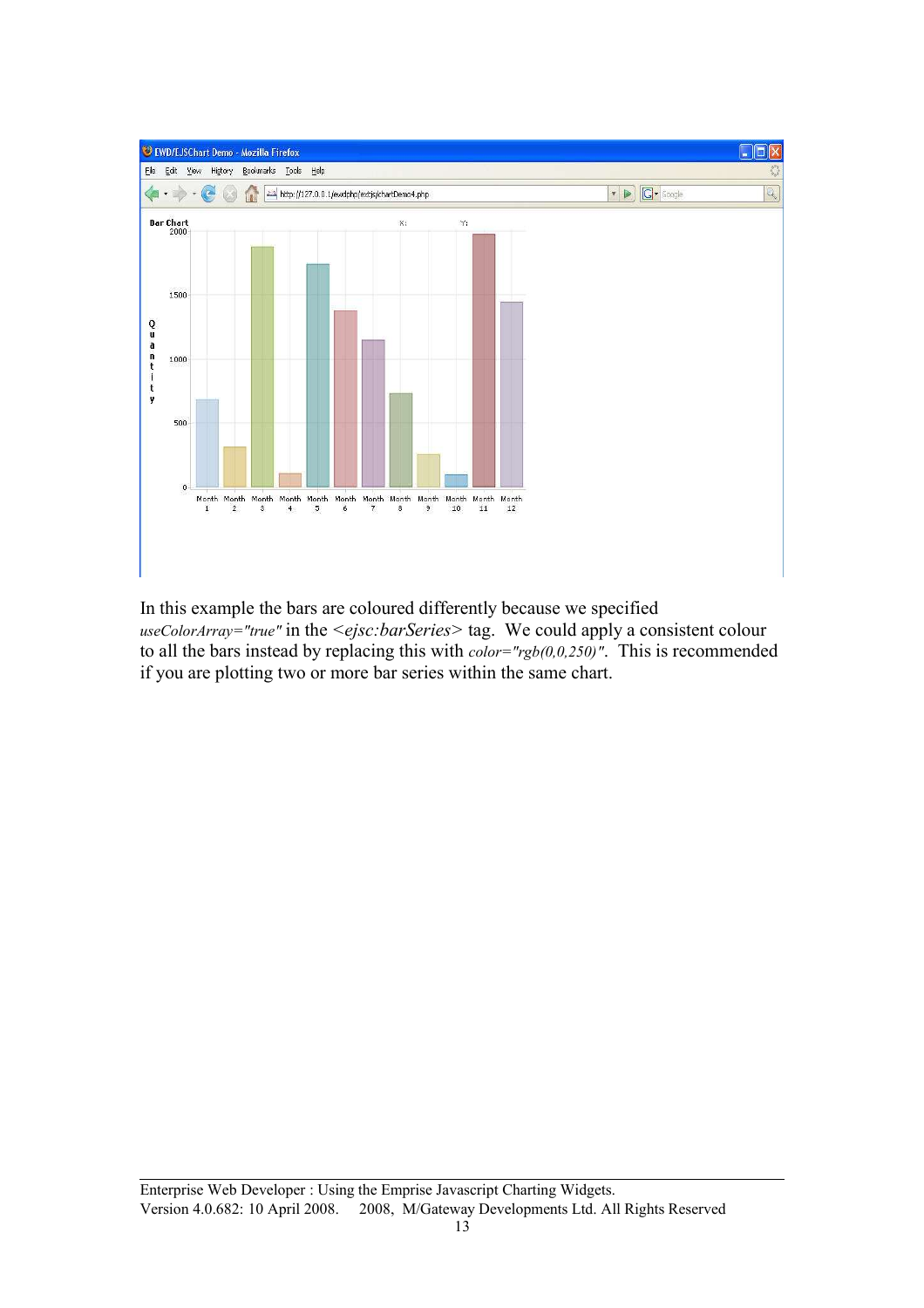### **Pie Series**

The pie series allows you to plot pie charts. Here's how to create them.

Create a new EWD page named *chartDemo5.ewd* in the *ejscDemo* directory that contains the following:

```
<ewd:config isFirstPage="true" prepagescript="##class(ewd.test).getDemoChart5Data"/>
<ejsc:config path="/EJSChart" />
<html>
<head>
   <title>EWD/EJSChart Demo</title>
</head>
<body>
<ejsc:chart id="chart5" width="400px" height="300px" show_legend="false" title="Pie Chart">
<ejsc:pieSeries id="chart5Series1" datastore="myArr" />
</ejsc:chart>
</body>
</html>
```
Compile this page as usual.

Now create the class method for the prePageScript as follows:

*ClassMethod getDemoChart5Data(sessid As %String) As %String { f i=1:1:12 s data("Month"\_i)=\$r(100) d createPieDataStore^%zewdEJSC(.data,"myArr",sessid) QUIT "" }*

The structure of the pie series datastore is different again. The array element holding the value of each segment should be subscripted by the segment title, eg:

*data("Month 8") = 29*

Note that you must then put your array into a special EWD/EJSChart method named *createPieDataStore()*. This ensures that the correct JSON structure is applied to this data series.

Save and compile this class method and you should be ready to display the page chartDemo5 in your browser. You should see something like the following: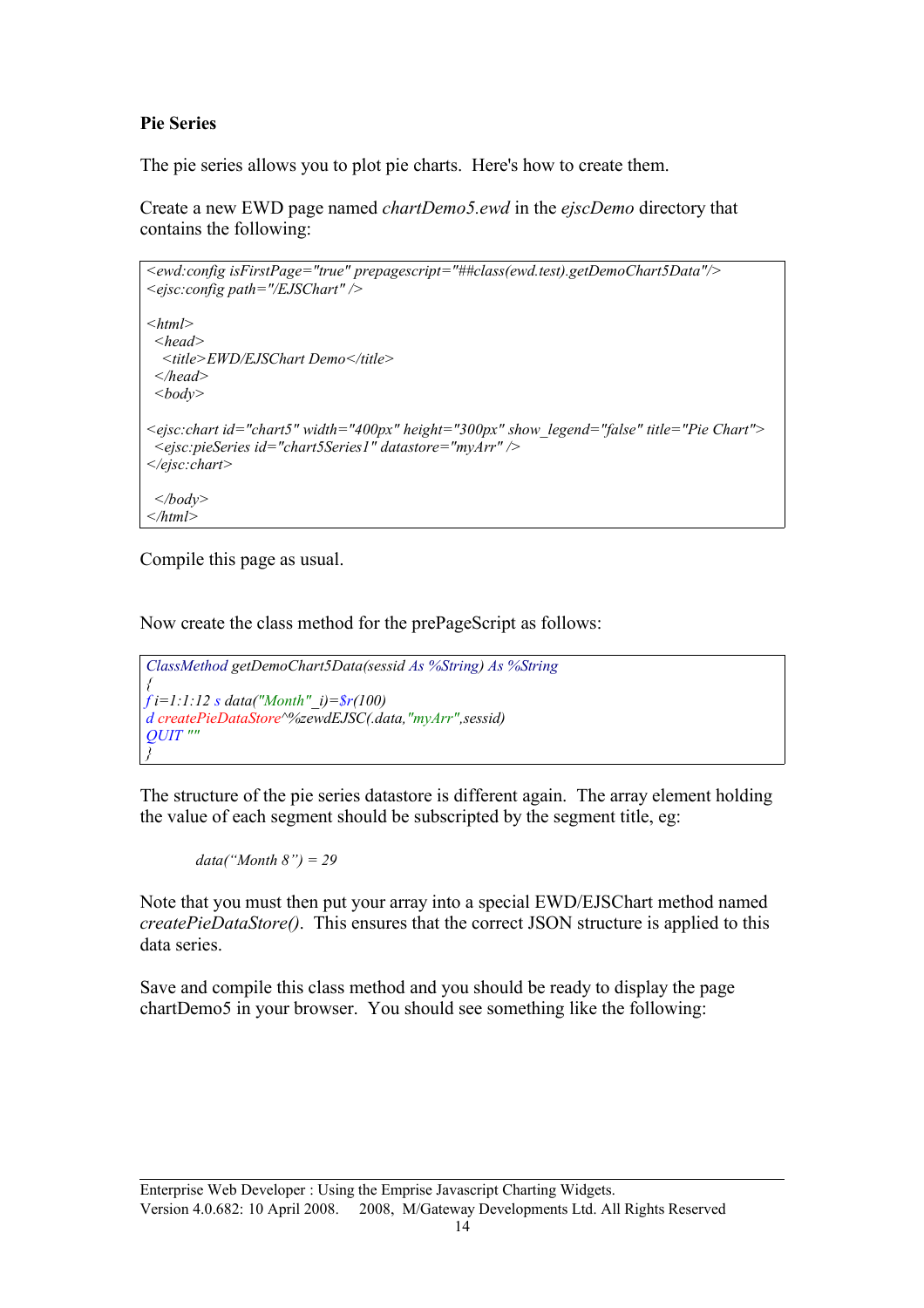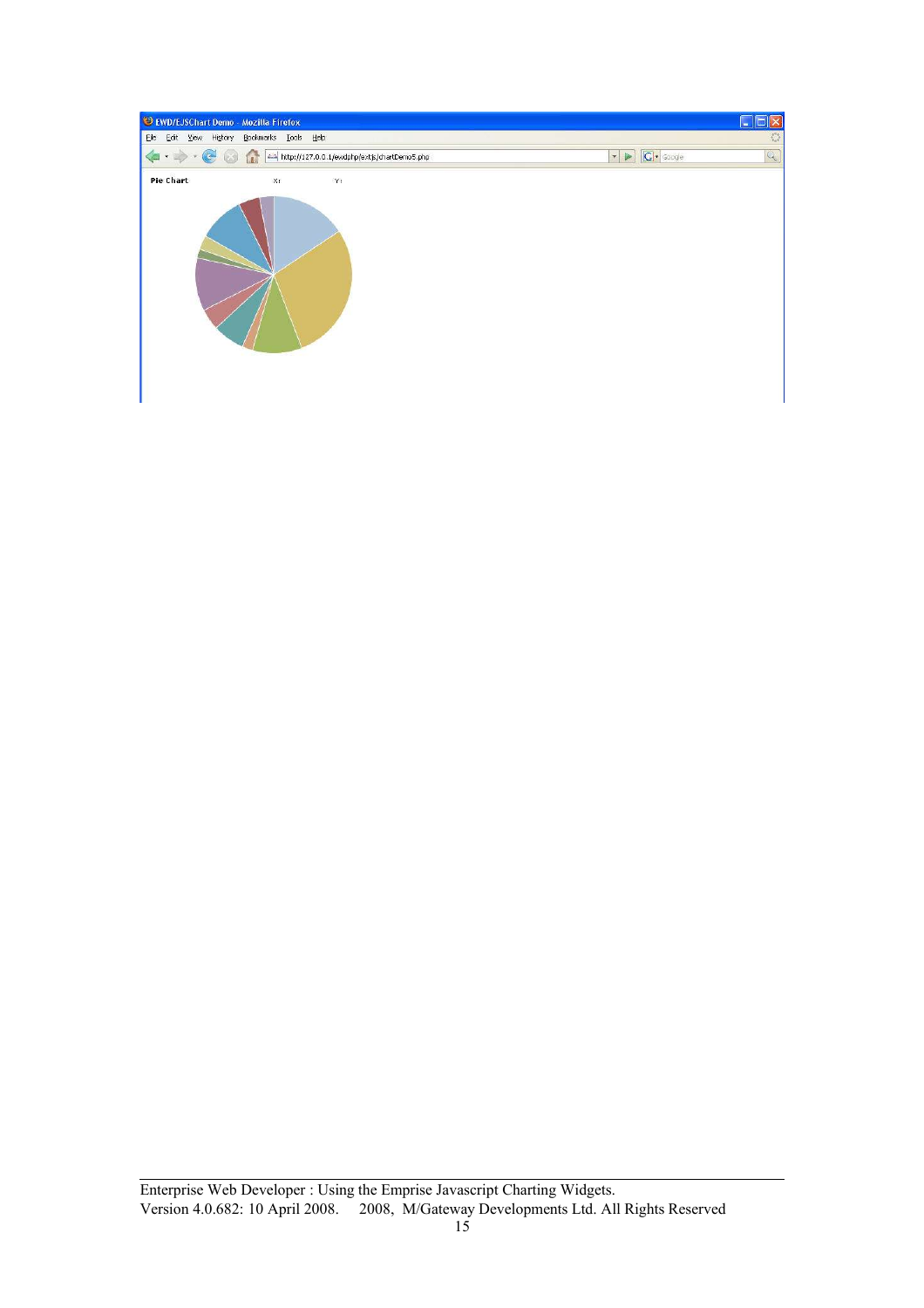### **Dynamically Re-Drawing a Series**

You can dynamically modify the data in a datastore and get EJSChart to re-draw the series without refreshing the page (or fragment). The trick is to use the EWD EventBroker.

Here's an example.

Let's go back to our first line series example:

```
<ewd:config isFirstPage="true" prepagescript="##class(ewd.test).getDemoChart1Data"/>
<ejsc:config path="/EJSChart" />
<html>
 <head>
   <title>EWD/EJSChart Demo</title>
 </head>
 <body>
<ejsc:chart id="chart1" width="500px" height="400px" show_legend="true"
allow_interactivity="false" legendTitle="Random numbers" show_mouse_position="false"
title="Line Graph" x_axis_caption="Day" y_axis_caption="Quantity">
<ejsc:lineSeries id="chart1Series1" datastore="myArr1" drawPoints="true" title="My test series
1" color="rgb(0,0,250)" />
</ejsc:chart>
 </body>
</html>
```
First you need to determine the event that will trigger the re-draw. Let's start with a simple onClick event triggered by a button, eg add the following just before the  $\langle \text{body} \rangle$  tag at the end of the page:

```
\langlebr />\langlebr />
<input type="button" value="Redraw" onClick="redraw()" />
```
Now add the Javascript function:

```
 <script language="javascript">
  function redraw() {
     ewd:##class(ewd.test).getDemoChart1Data() ;
     EWD.utils.getObjectFromSession('myArr1',true,false);
     try {
      chart1Series1.getDataHandler().setArray(myArr1);
      chart1Series1.reload();
     }
     catch(err) {
      return ;
 }
 }
  </script>
```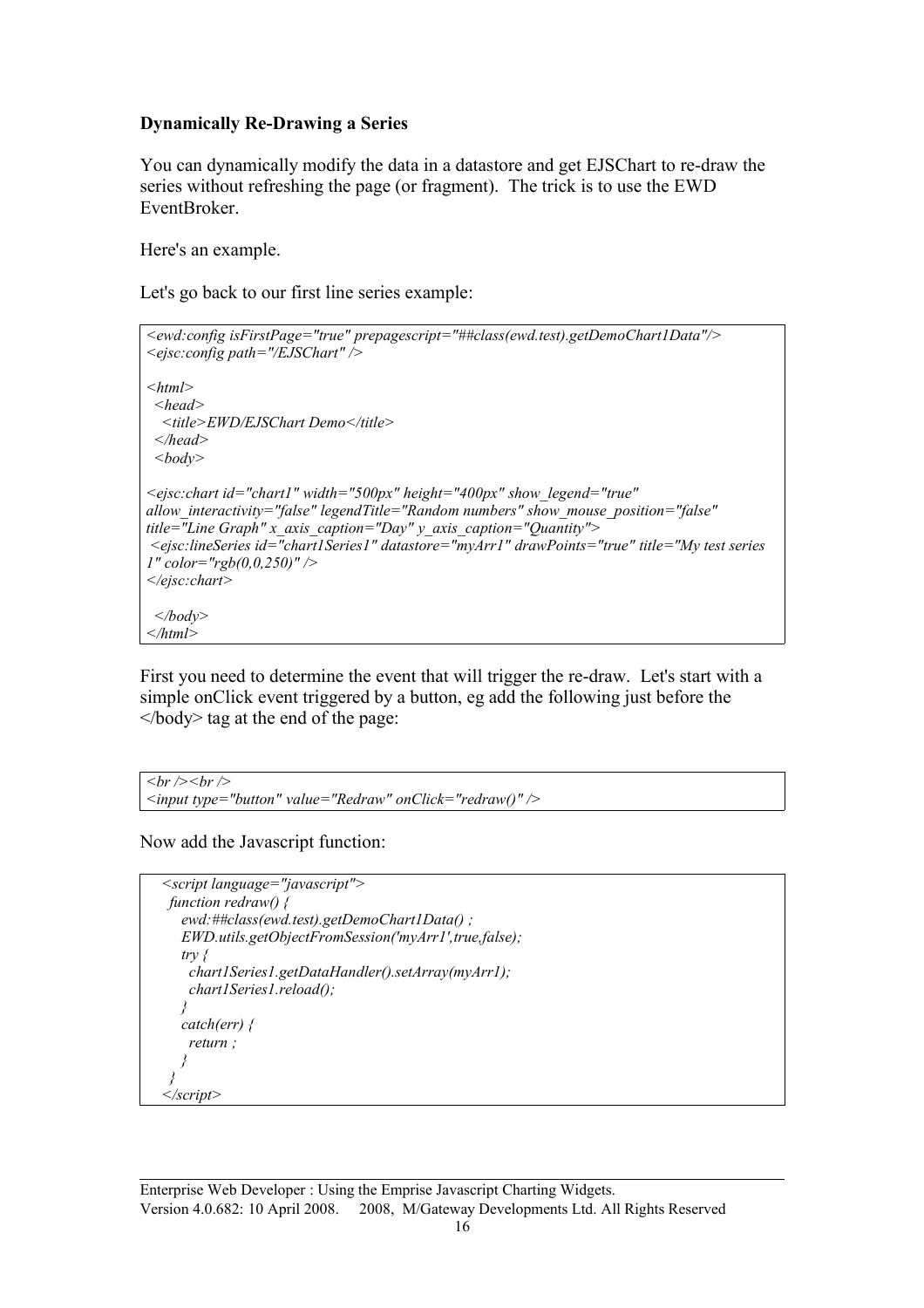This function firsts re-invokes the back-end method used in the prePageScript, which produces a new set of random numbers in the datastore named *myArr1*. It then fetches this new instance of the JSON datastore into the browser using the EWD function:

*EWD.utils.getObjectFromSession('myArr1',true,false);*

Now we can get EJSCharts to redraw the series by using the commands:

 *chart1Series1.getDataHandler().setArray(myArr1); chart1Series1.reload();*

Note: we apply the *getDataHander()* and *reload()* methods to the *chart1Series1* object which is created because we specified an *id="chart1Series1"* in the *<ejsc:lineSeries>* tag, ie:

```
<ejsc:lineSeries id="chart1Series1" datastore="myArr1" drawPoints="true" title="My test series
1" color="rgb(0,0,250)" />
```
So, to recap, your amended page should now look like the following:

```
<ewd:config isFirstPage="true" prepagescript="##class(ewd.test).getDemoChart1Data"/>
<ejsc:config path="/EJSChart" />
<html>
 <head>
   <title>EWD/EJSChart Demo</title>
   <script language="javascript">
    function redraw() {
      ewd:##class(ewd.test).getDemoChart1Data() ;
      EWD.utils.getObjectFromSession('myArr1',true,false);
      try {
       chart1Series1.getDataHandler().setArray(myArr1);
       chart1Series1.reload();
  }
      catch(err) {
       return ;
  }
  }
   </script>
 </head>
 <body>
<ejsc:chart id="chart1" width="500px" height="400px" show_legend="true"
allow_interactivity="false" legendTitle="Random numbers" show_mouse_position="false"
title="Line Graph" x_axis_caption="Day" y_axis_caption="Quantity">
<ejsc:lineSeries id="chart1Series1" datastore="myArr1" drawPoints="true" title="My test series
1" color="rgb(0,0,250)" />
</ejsc:chart>
<br />
\langlebr \rangle<input type="button" value="Redraw" onClick="redraw()" />
 </body>
</html>
```
Enterprise Web Developer : Using the Emprise Javascript Charting Widgets. Version 4.0.682: 10 April 2008. © 2008, M/Gateway Developments Ltd. All Rights Reserved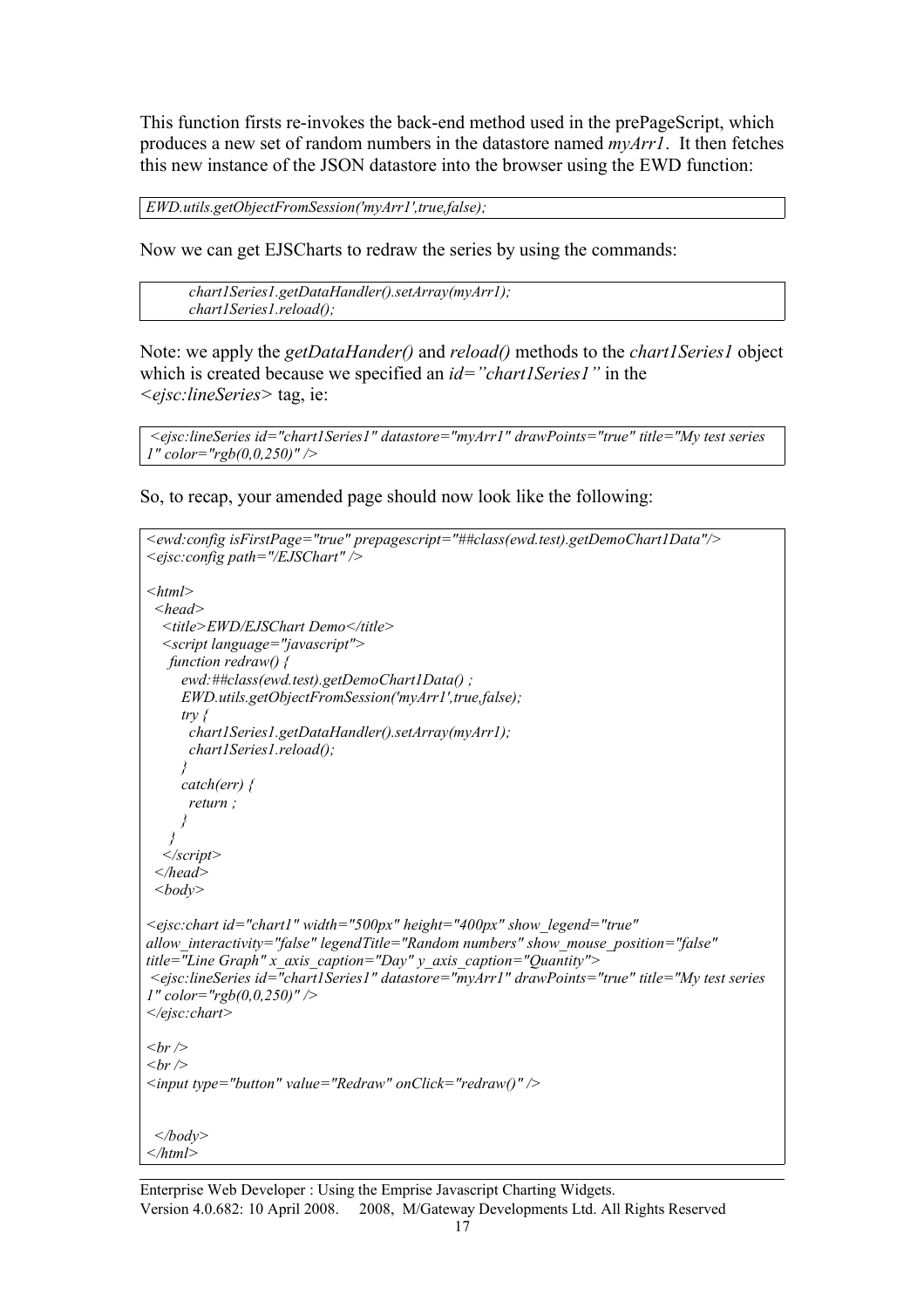Recompile the page and load it into your browser. You should now see something like the following:



Each time you click the *Redraw* button, the line series should now change!

Strictly speaking we don't need the try/catch wrapper around these commands, but they can become necessary if we use a timer event instead of an onClick event. For example, change the page as follows:

```
<ewd:config isFirstPage="true" prepagescript="##class(ewd.test).getDemoChart1Data"/>
<ejsc:config path="/EJSChart" />
<html>
<head>
   <title>EWD/EJSChart Demo</title>
   <script language="javascript">
    function redraw() {
      ewd:##class(ewd.test).getDemoChart1Data() ;
      EWD.utils.getObjectFromSession('myArr1',true,false);
      try {
       chart1Series1.getDataHandler().setArray(myArr1);
       chart1Series1.reload();
  }
      catch(err) {
       return ;
      }
        setTimeout("redraw()",freq);
  }
    freq=5000;
    setTimeout("redraw()",freq);
   </script>
 </head>
```
Enterprise Web Developer : Using the Emprise Javascript Charting Widgets. Version 4.0.682: 10 April 2008. © 2008, M/Gateway Developments Ltd. All Rights Reserved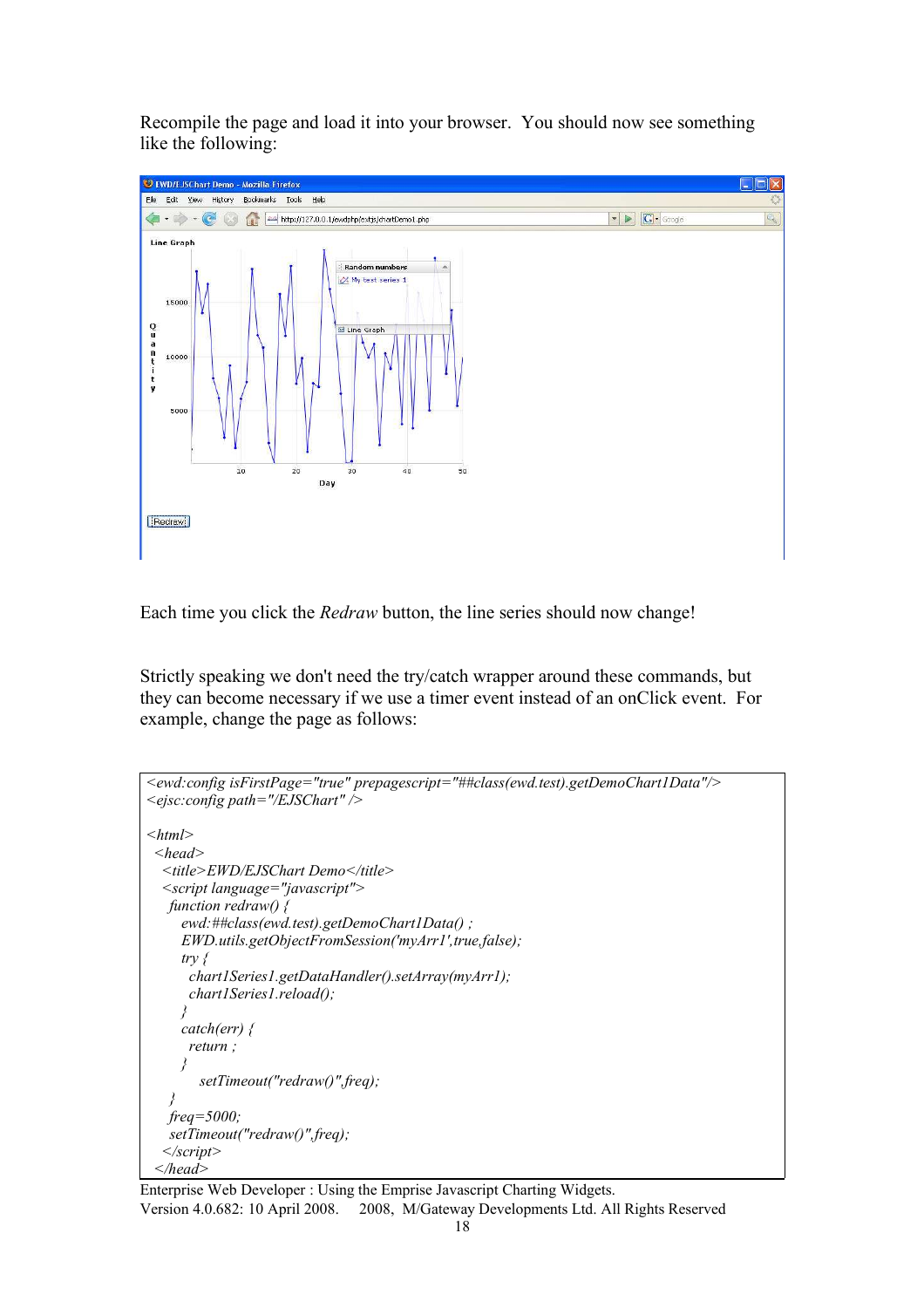```
<body>
<ejsc:chart id="chart1" width="500px" height="400px" show_legend="true"
allow_interactivity="false" legendTitle="Random numbers" show_mouse_position="false"
title="Line Graph" x_axis_caption="Day" y_axis_caption="Quantity">
<ejsc:lineSeries id="chart1Series1" datastore="myArr1" drawPoints="true" title="My test series
1" color="rgb(0,0,250)" />
</ejsc:chart>
 </body>
</html>
```
Now the line series should automatically re-draw every 5 seconds. If this had been implemented inside an EWD fragment that was replaced by another, a timed event would be left running and would eventually attempt to invoke the getDataHandler() and reload() methods for a now non-existent object. By using the try/catch wrapper, this error will be safely trapped.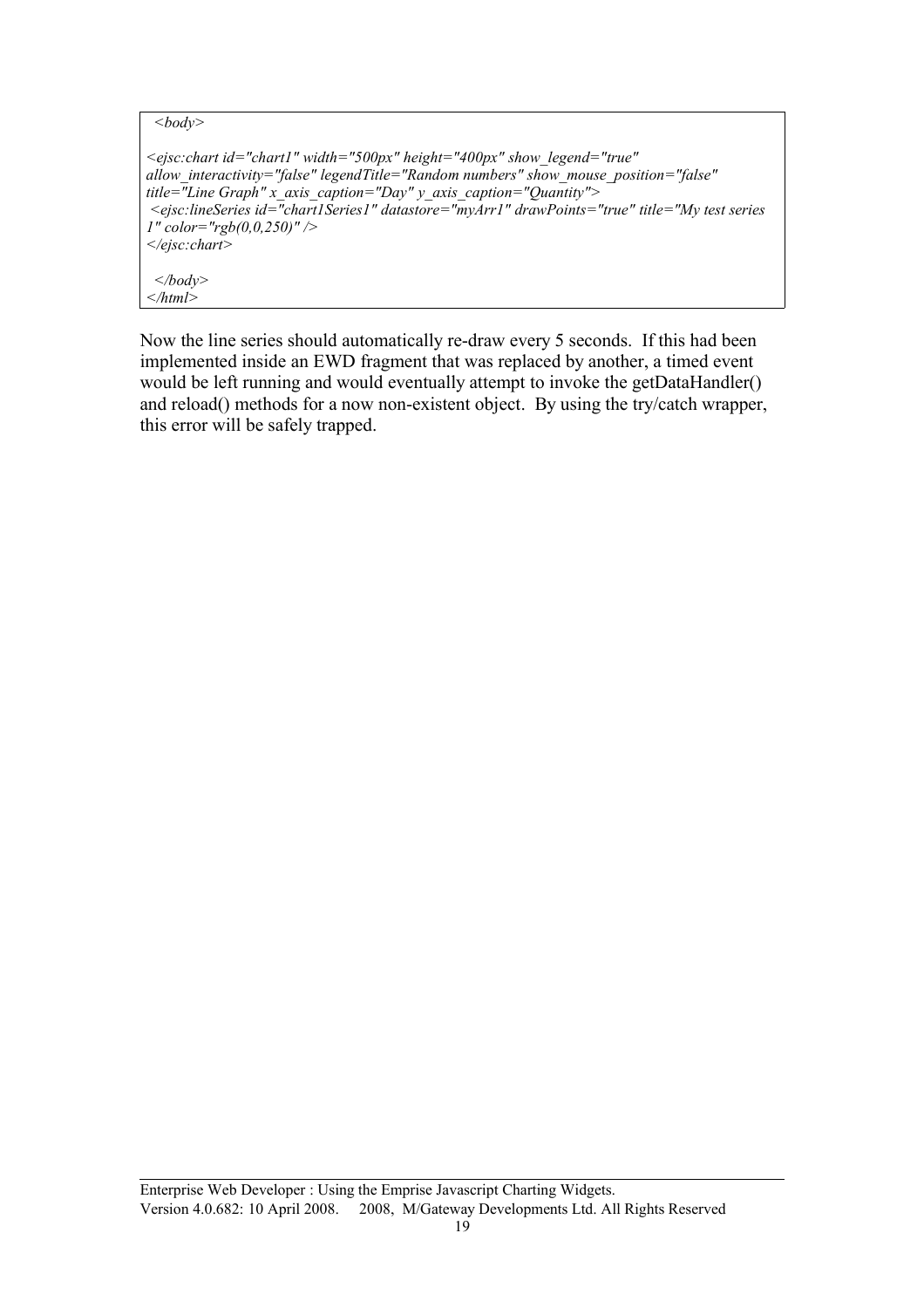## **The Analog Guage Series**

The last of the EJSChart widgets is the Analog Guage Series. This is not currently a core part of the EJSChart widget set and to make use of it you must specifically ask for it to be loaded into your main or container page. You do this by adding an additional attribute *(includeGuage)* to the <ejsc:config> tag:

*<ejsc:config path="/EJSChart" includeGuage="true" />*

The analog guage displays a single value, so its interfacing is via a simple scalar literal or EWD session value. For example, create a new EWD page named *chartDemo6.ewd* in your *ejscDemo* directory containing the following:



In this example we're assigning a fixed value of 26 that will be displayed in the guage. Compile the page and load it into your browser and you should see something like this:

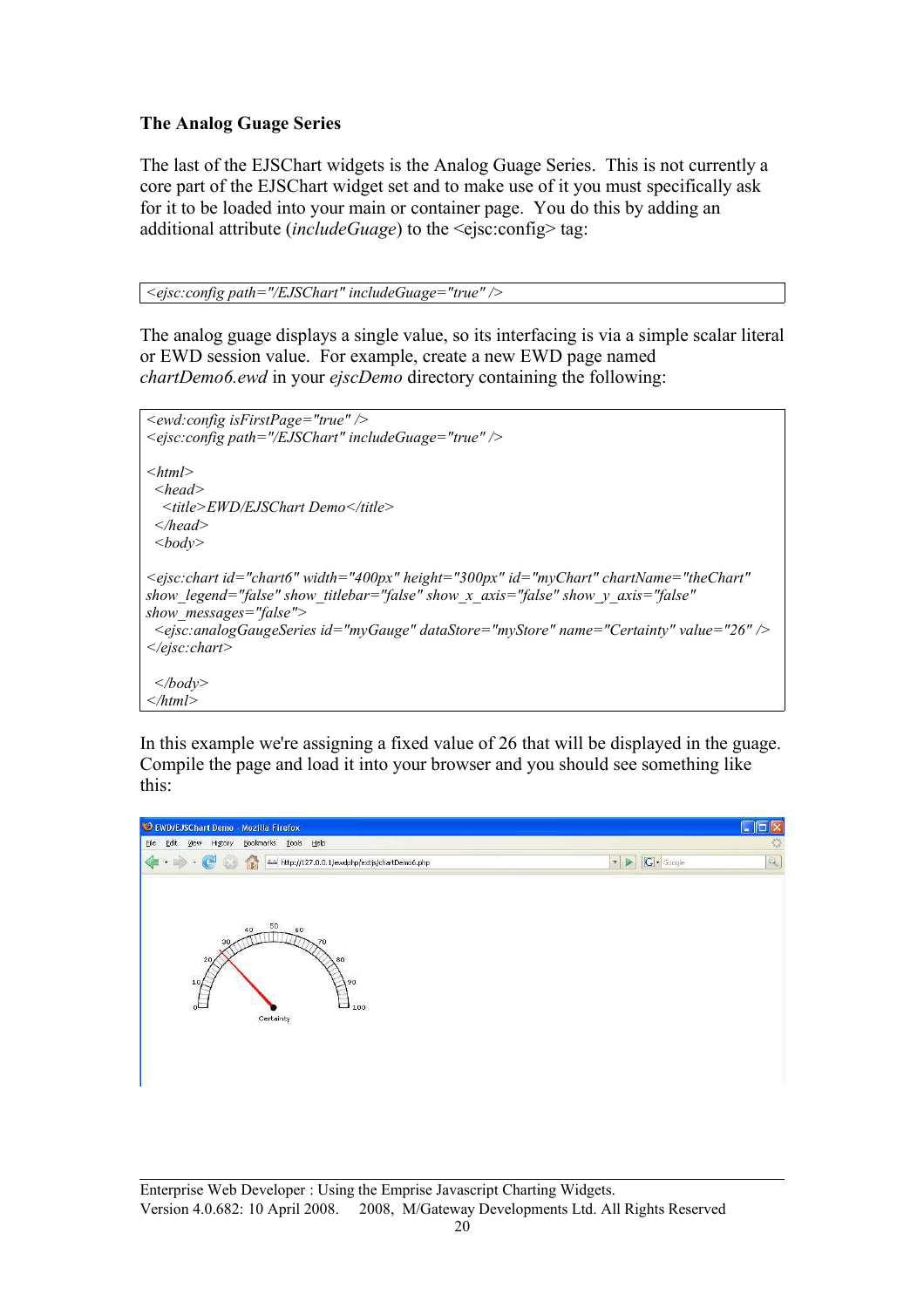Normally you'll want to get a value from your database or from some measurement observed within your back-end Cache system. In this case we'd use a session value assigned in the page's pre-page script. So, add a prePageScript to the example page and replace the *value="26"* with a reference to the session variable that we'll create in the PrePageScript:

```
<ewd:config isFirstPage="true" prePageScript="##class(ewd.test).getDemoChart6Data"/>
<ejsc:config path="/EJSChart" includeGuage="true" />
<html>
 <head>
   <title>EWD/EJSChart Demo</title>
 </head>
 <body>
<ejsc:chart id="chart6" width="400px" height="300px" id="myChart" chartName="theChart"
show_legend="false" show_titlebar="false" show_x_axis="false" show_y_axis="false"
show_messages="false">
 <ejsc:analogGaugeSeries id="myGauge" dataStore="myStore" name="Certainty"
value="#myValue" />
</ejsc:chart>
 </body>
</html>
```
and create the class method:

```
ClassMethod getDemoChart6Data(sessid As %String) As %String
{
d setSessionValue^%zewdAPI("myValue",$r(100),sessid)
QUIT ""
}
```
This simply assigns a random number between 1 and 99 to the session variable named *myValue*.

Now when you recompile the page and reload it into the browser, you should see a random value appear in the analog guage. Every time you refresh the page, you should get a different value.

You can apply the timed redraw technique to the analog dial. The process is nearly the same as described in the previous section. Simply add the following Javascript function to your example page: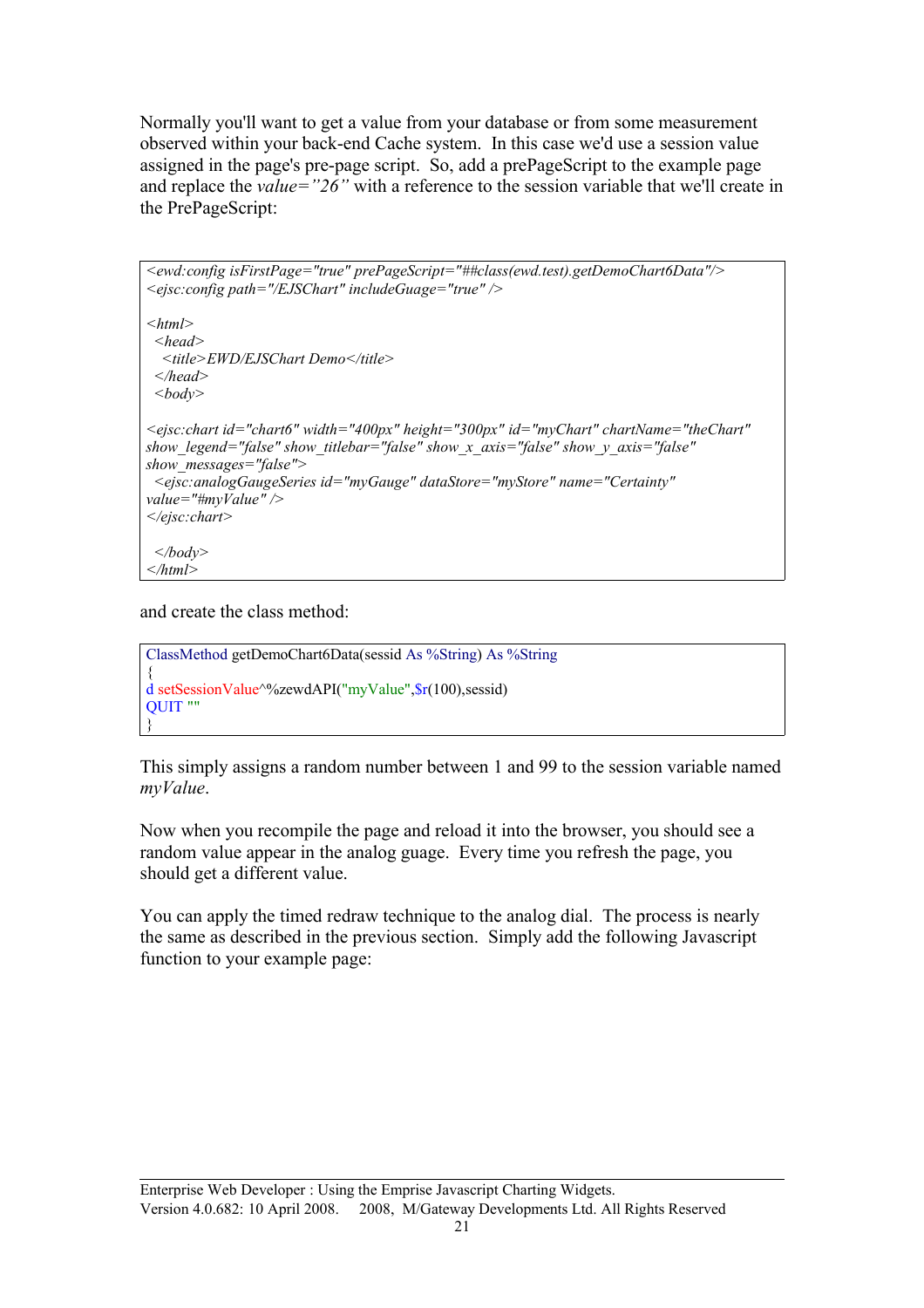```
<script language="javascript">
 function update() {
   ewd:##class(ewd.test).getNewGuageValue() ;
  var myStore = [[\text{gaugeValue}, 'Centainty']];
   try {
    myGauge.getDataHandler().setArray(myStore);
   myGauge.reload();
   }
  catch(err) \{ return ;
   }
  setTimeout("update()",3000);
 };
setTimeout("update()",3000);
</script>
```
Then create a Caché class method as follows:

```
ClassMethod getNewGuageValue(sessid As %String) As %String
{
QUIT "guageValue="\text{\$r}(100) " ;"
}
```
Recompile your example page and reload it into the browser. Now you should see the guage change to a different random value every 3 seconds!

Note the way we're manually re-setting the simple datastore used by the guage with the value returned via the Event Broker call to the Caché class method :

```
var myStore = [[gaugeValue, 'Certainty']];
```